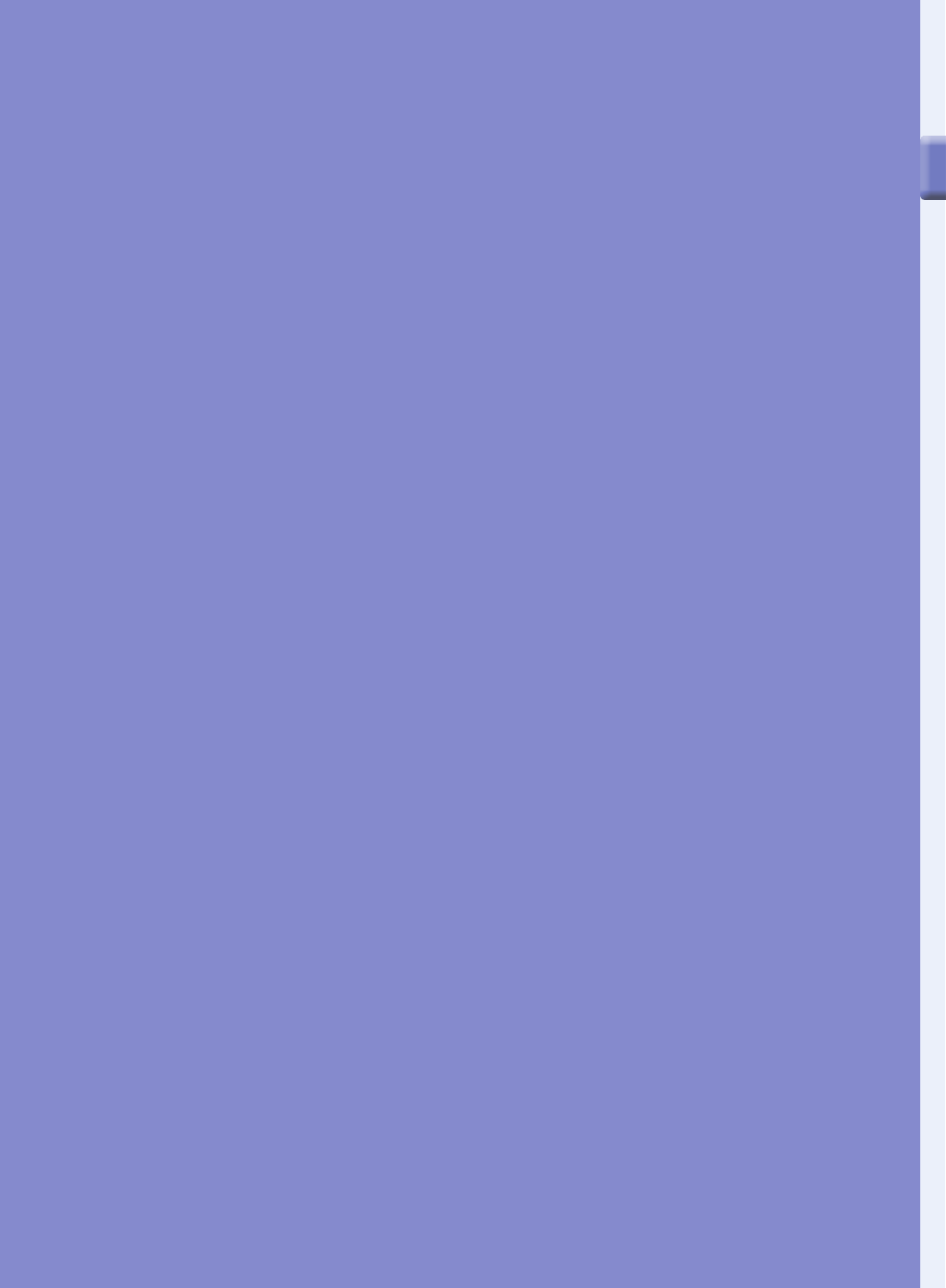# **executive summary**

#### **About the Report:**

The Report is about the Results of a Performance Audit of Select Public Health facilities of secondary care (District-level Hospitals) and primary care [one Community Health Centre (CHC) and one Primary Health Centre (PHC)], in the State of Mizoram. We covered the period from 2014-15 to 2018-19. The audit examination included records maintained in Directorate of Health and Family Welfare, offices of the Director, Hospital and Medical Education, Mission Director of National Health Mission (NHM) and District Medical Superintendents, Medical Superintendents of selected District Hospitals (DHs), *i.e.* Aizawl, Champhai and Lawngtlai and Senior Medical Officer/ Medical Officer of selected CHC and PHC.

#### **What has been covered in this audit?**

In this Performance Audit we have focussed on patient care given by the primary and secondary care levels in the State. We assessed the availability of basic infrastructure facilities in the State, adequacy of manpower in the selected DHs and various Services provided therein like Out-Patient and In-Patient Services, Maternity Services, Emergency Services, Drug Management, Infection Control, Bio Medical Waste Management, Diagnostic Services, Fire control measures, *etc.* based on pre-determined performance indicators/ criteria in the sampled district level and block level hospitals (CHC and PHC). We have adopted the Indian Public Health Standards (IPHS) guidelines as prescribed by Government of India which are a set of uniform standards envisaged to improve the quality of health care delivery in the country for benchmarking various audit findings.

#### **What have we found?**

We found significant areas for improvement in the healthcare needs of the people as highlighted below:

#### **Financial Resources**

#### *Funds under State Budget*

The budget allotment and expenditure of the Health and Family Welfare Department against the State Budget during the period 2014-19 was 5.93 *per cent* and 5.38 *per cent* respectively as against an envisaged allocation of at least eight *per cent* of the total budget for health as per the National Health Policy, 2017. The total expenditure on Health was ₹ 2,230.31 crore during the period and it had increased from ₹ 331.53 crore in 2014-15 to ₹ 576.85 crore in 2018-19. The Department failed to fully utilise the allotted funds during 2014-19 with unspent funds ranging from 24 (₹ 177.49 crore) to 32 *per cent* (₹ 178.47 crore). The capital expenditure on creation/ strengthening of infrastructure facilities constituted 9.2 *per cent* of the total expenditure during the period. We therefore recommend that the Department could further improve its spending on health care.

*(Paragraph 2.1.1)*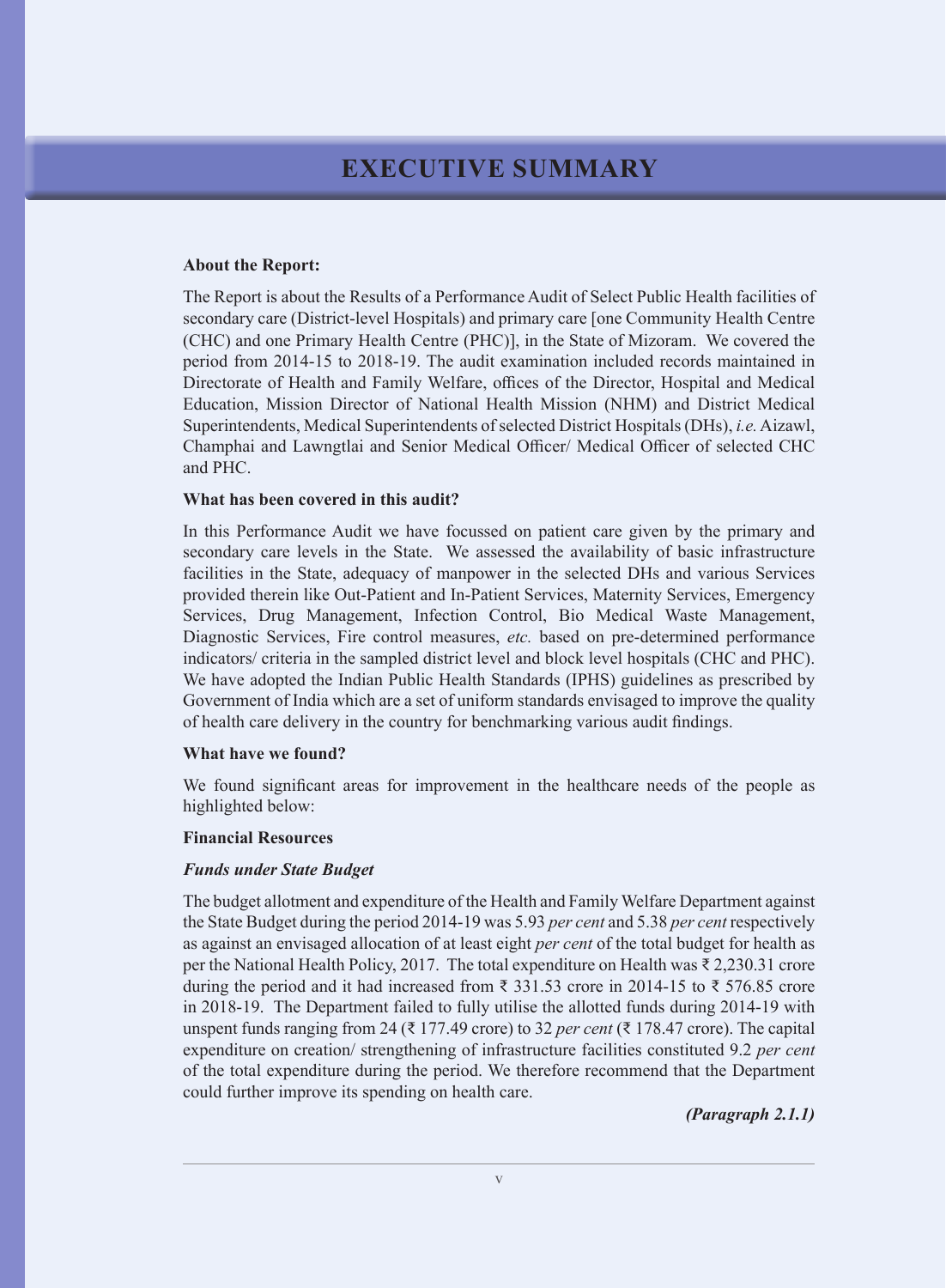#### *Recommendation*

 *The State Government may enhance the budget provision and expenditure on healthcare services to ensure that adequate and quality healthcare infrastructure and services are provided to the people of the State.*

#### **Essential Resources Management**

#### *Shortage of doctors and nurses*

There was shortage of one specialist doctor each in Orthopaedics and Radiology in Lawngtlai and Champhai DHs. Lawngtlai DH also did not have Ophthalmologist and an ECG technician. There was a shortage of 14 Staff Nurses (10 *per cent*) in Aizawl Civil Hospital.

*(Paragraph 3.1.1)*

#### *Recommendation*

 *The State Government may prescribe/ adopt standards and norms for allocation of human resources for enhanced healthcare services and also undertake action to fill up the vacant posts.*

#### *Non-availability of essential equipments for health facilities*

None of the test-checked DHs were fully equipped with the essential equipments. Further, we observed issues in calibration of available equipment in the sampled DHs.

#### *(Paragraphs 3.1.2 & 3.1.3)*

#### *Recommendations*

- *State Government may ensure availability of full range of essential equipments in every DH, particularly in view of the increasing reliance on diagnostics for treatment of patients.*
- *Proper maintenance of equipments through Annual Maintenance Contracts may also be ensured to reduce the breakdown time of critical equipments for diagnosis.*
- *The DHs may ensure proper maintenance of record of periodic maintenance as well as calibrations of diagnostic equipments.*

#### *Non-availability of essential drugs*

The shortage of essential drugs ranged from 50 to 81 *per cent* in the test-checked DHs. The hospitals did not monitor and compile the status of availability of medicines in the Indoor pharmacies of the hospitals as such records pertaining to the Stock-out period during the audit period 2014-19 could not be verified in audit. Non-prescription of medicines in their generic name led to denial of low-cost medicines to the patients.

*(Paragraph 3.2)*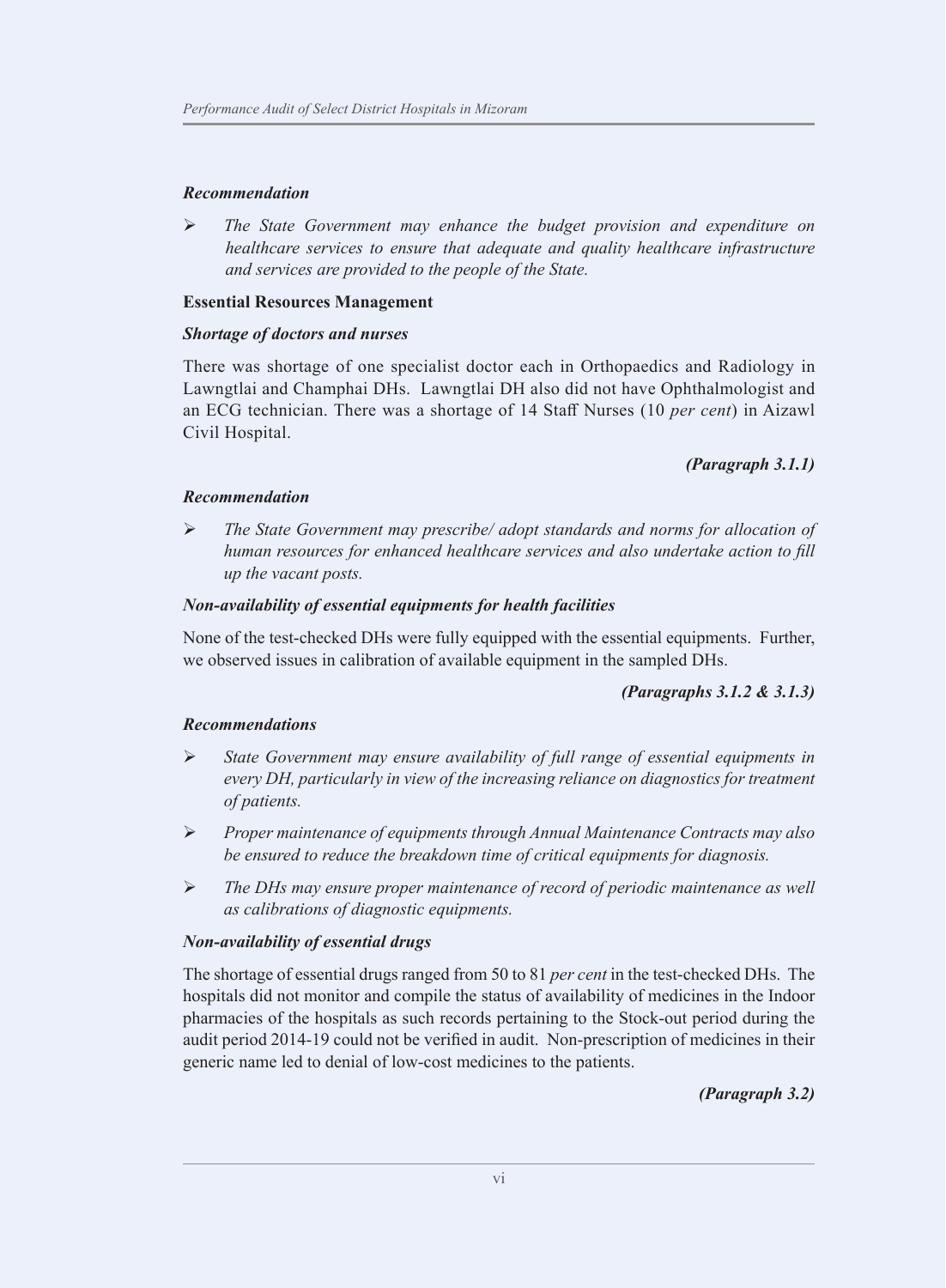# *Recommendations*

- *The State Government may put a sound and robust procurement system for timely supply of quality medicines as per the need of hospitals and ensure all time availability of essential drugs in each hospital.*
- *The State Government may streamline procurement of generic medicines and enforce the practice of prescribing medicines in generic name in line with* National Quality Assurance Standards (*NQAS*) *guidelines.*

# **Delivery of Healthcare Services**

# *OPD Services*

None of the three test checked DHs had online registration system. All surveyed patients could register at OPD counters in Champhai and Lawngtlai DHs within five minutes while 52 *per cent* of the patients surveyed in Aizawl CH took more than five minutes.

Essential Specialist OPD services such as Orthopaedic and ENT were not available in Lawngtlai DH, while Orthopaedic was not available in Champhai DH. Further, desirable OPD services such as Psychiatry, Geriatric and Dermatology were not available in both Champhai and Lawngtlai DHs.

*(Paragraph 4.1)*

# *Recommendations*

- *The State Government should take steps for implementation of online Registration process and ensure documentation/ computerisation of clinical history of patients for easy retrieval of patient information.*
- *The State Government may ensure availability of basic facilities/ services in the OPD of each district hospitals as per IPHS norms.*

#### *IPD Services*

Services for IPD were not comprehensive since Psychiatry and Geriatric services were not available in Aizawl Civil Hospital, Orthopaedics services was not available in Champhai DH while Ophthalmology, ENT and Orthopaedics services were not available in Lawngtlai DH.

Trauma Care facilities were not yet operational in all the test checked DHs. Essential diagnostic services such as Microbiology, ENT and Endoscopy were not available in two (Champhai and Lawngtlai DHs) out of three test checked DHs. Turnaround time for diagnostic was not maintained in all the test checked DHs.

Further, records in support of disaster readiness were not available. Grievance Redressal system was not fully operational.

*(Paragraphs 4.2 to 4.8)*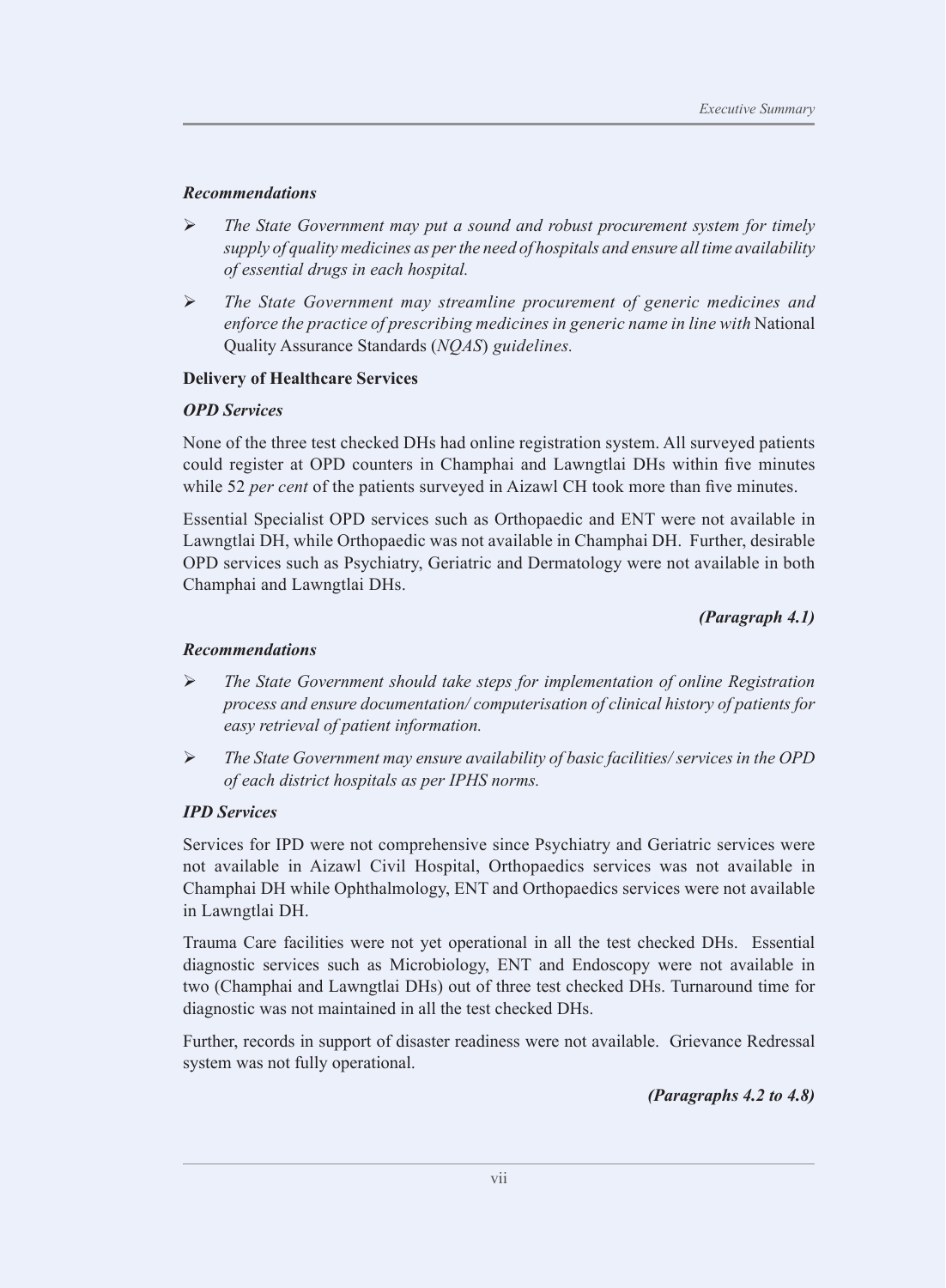#### *Recommendations*

- *Government may proactively synergise availability of specialised in-patient services along with the essential drugs, equipments and human resources in district hospitals.*
- *The availability of round the clock doctors and nurses in DHs needs to be ensured.*
- *The quality of diagnostic services which are crucial for patient care and treatment be made comprehensive as per requirements. The State Government/ hospital administration must ensure availability of all essential diagnostic services and equipments and improve turnaround time for diagnostic tests.*
- *All DHs be equipped with diagnostic tests for cancer detection.*
- *The Hospital administration may also ensure adequate documentation of availability of safety measures for verification.*
- *Adequate grievance redressal mechanism may be operationalised so that hospitals improve performance by tailoring interventions effectively to address the issues related to patient satisfaction.*
- *The Department may review disaster preparedness in all DHs and take remedial steps in coordination with State disaster management authorities.*

#### **Support Services**

#### *Storage of Drugs*

The prevailing system of storage of drugs in the test-checked hospitals was not conducive for orderly storage and as per norms/ parameters making the drugs susceptible to damage, contamination, theft.

There was no system to monitor and measure hospital associated infection rates in all the DHs. As such the number of hospital associated infection rates could not be ascertained. Incinerator was yet to be made operational in Lawngtlai DH. None of the sampled DHs had all the types of prescribed linen. While the shortage of types of linen in Champhai DH was six which was followed by Aizawl CH (four) and Lawngtlai DH (three), the shortfall of the available linen in terms of quantity ranged from one to 78 *per cent* in respect of Aizawl CH, 10 to 80 *per cent* in respect of Champhai DH and 14 to 80 *per cent* in respect of Lawngtlai DH.

# *(Paragraphs 5.1 to 5.5)*

#### *Recommendations*

- *The system of storage of drugs needs to be strengthened so as to ensure their orderly storage as per norms/ parameters.*
- *The Bio-medical waste (BMW) Rules should be adhered to and followed rigorously to provide an infection free environment in the hospital.*
- *The Department may ensure availability of all types of prescribed linen in all the DHs.*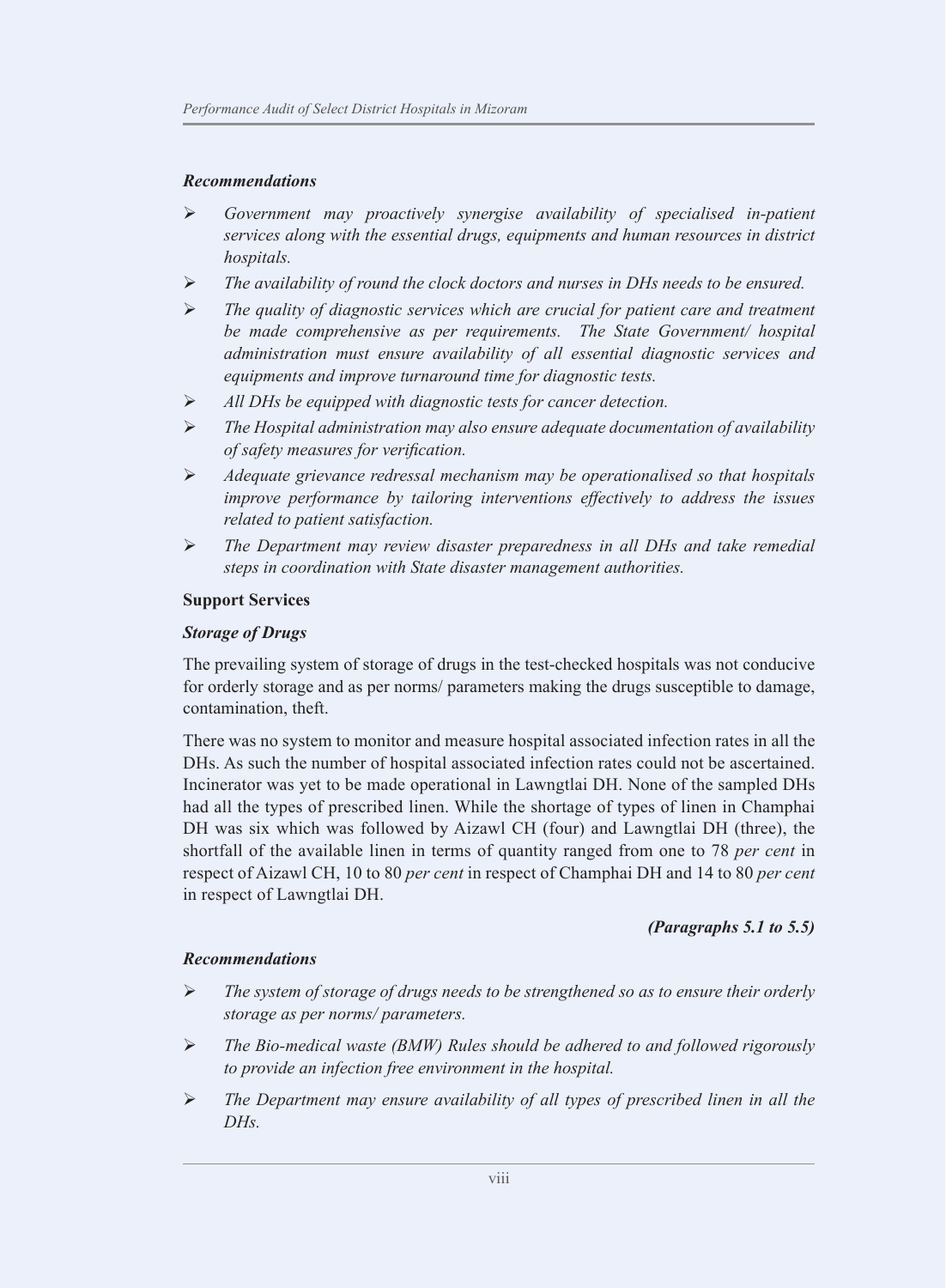# **Maternal and Child Care, Cancer and HIV/ AIDS Care**

#### *Maternal Mortality Rates (MMR) and Infant Mortality Rates (IMR) in the State*

The rate of stillbirths in the three test checked DHs ranged between 0.81 to 1.43 *per cent* during 2014-19. There was a high incidence of neonatal deaths in the test checked DHs ranging from 50 to 85.71 *per cent* during 2018-19.

A review of only ten sampled types of essential equipments for Labour Ward, Neonatal and Special Newborn Care Unit (SNCU) in respect of Champhai and Lawngtlai DHs revealed that the test checked hospitals did not have all the essential equipments such as foetal doppler, cardiotocography and cardiac monitor, required for child deliveries and care of new born babies. Further, a review of 27 types of essential equipments in Labour Ward, Neonatal and SNCU in Aizawl Civil Hospital revealed that various essential equipments such as incubator, phototherapy unit, cardiotocography, cardiac monitor, cardiotocography monitor, nebuliser, haemogloginometer were not available.

# *(Paragraph 6.1)*

#### *Recommendations*

- *The Directorate of Health Services (DHS) and District Hospitals may investigate the causes and take appropriate specific steps to reduce high incidence of maternal and neonatal deaths.*
- *The State Government may strictly monitor the involvement of Accredited Social Health Activist (ASHA) workers of the Health Department for counselling of expectant mothers to reduce MMR and neonatal deaths.*
- *The Government may ensure that all the District Hospitals are equipped completely with all the essential equipments for child deliveries and new born baby care.*
- *The Department may specifically review the fire safety arrangements in SNCU/ Neonatal Intensive Care Unit (NICU) units of DHs considering high incidents of sick new born babies.*

#### *Cancer and AIDS care in the State*

The cancer cases in the State showed an increasing trend during the period from 2013 to 2017. The incidence of cancer increased from 1,581 cases in 2013 to 1,731 cases in 2017. Out of the three sampled DHs, Champhai and Lawngtlai DHs were ill equipped for diagnosis of cancer related tests. Further, none of the sampled hospitals maintained data on cancer *viz*., number and type of cancer cases detected/ diagnosed, number of cancer patients referred to specialised health care facilities, *etc*.

Number of HIV cases have more than doubled during 2014-19 as the number of HIV positive cases have increased from 1,280 in 2014-15 to 2,766 in 2018-19.

*(Paragraphs 6.2 and 6.3)*